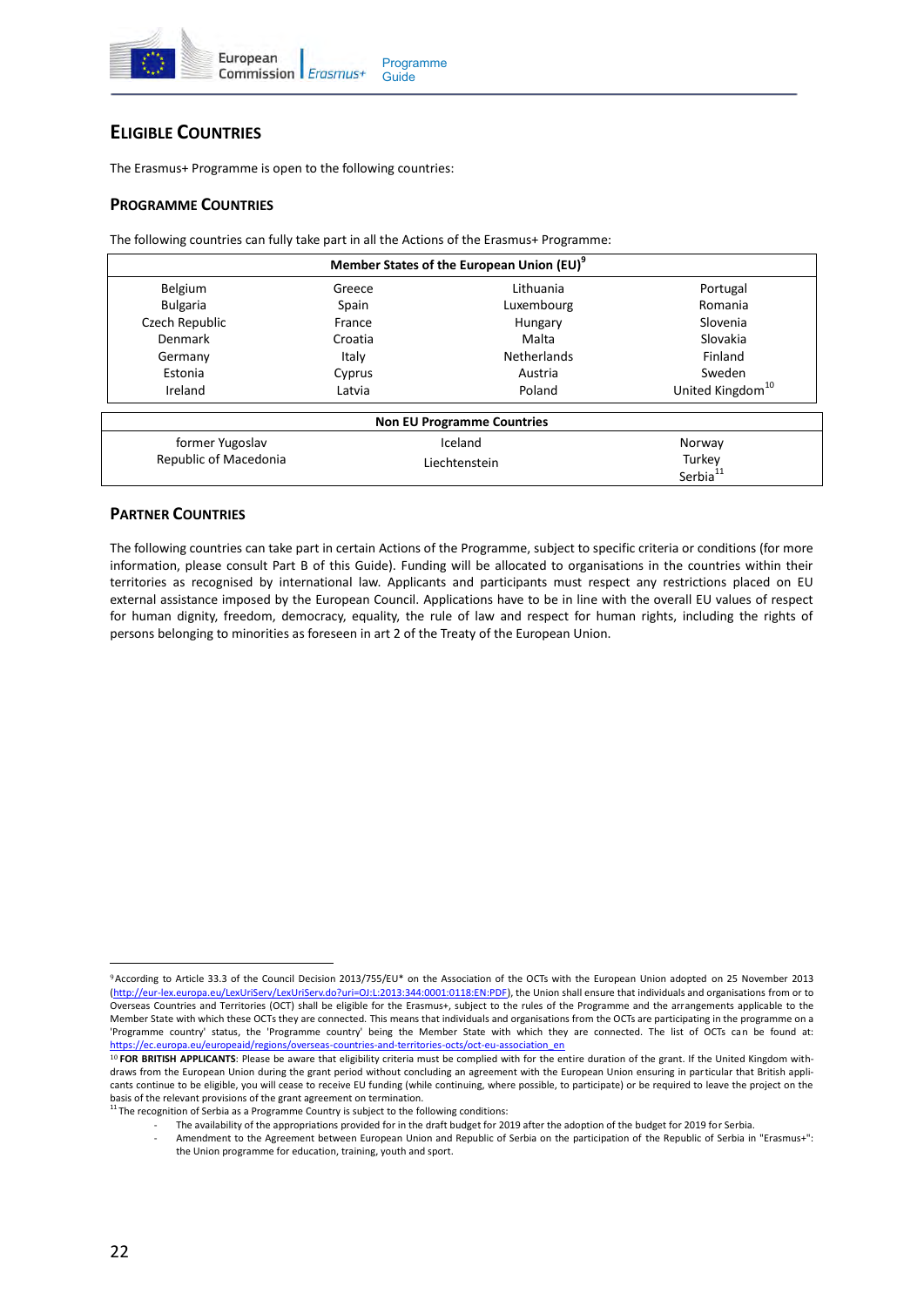

# **PARTNER COUNTRIES NEIGHBOURING THE EU<sup>12</sup>**

| <b>Western Balkans (Region 1)</b> | <b>Eastern Partnership</b><br>countries<br>(Region 2) | South-Mediterranean<br>countries<br>(Region 3) | <b>Russian Federation (Region 4)</b> |
|-----------------------------------|-------------------------------------------------------|------------------------------------------------|--------------------------------------|
| Albania                           | Armenia                                               | Algeria                                        | Territory of Russia as recognised    |
| Bosnia and Herzegovina            | Azerbaijan                                            | Egypt                                          | by international law                 |
| Kosovo <sup>13</sup>              | <b>Belarus</b>                                        | Israel                                         |                                      |
| Montenegro                        | Georgia                                               | Jordan                                         |                                      |
|                                   | Moldova                                               | Lebanon                                        |                                      |
|                                   | Ukraine<br>Territory<br>οf<br>as                      | Libya                                          |                                      |
|                                   | by international<br>recognised                        | Morocco                                        |                                      |
|                                   | law                                                   | Palestine <sup>14</sup>                        |                                      |
|                                   |                                                       | Syria                                          |                                      |
|                                   |                                                       | Tunisia                                        |                                      |

#### **OTHER PARTNER COUNTRIES**

Some Actions of the Programme are open to any Partner Country of the world listed below. For some other Actions the geographical scope is less broad.

The Partner Countries below are regrouped according to the financial instruments of the EU external action.

| <b>Region 5</b>             | Andorra, Monaco, San Marino, Vatican City State                                                        |
|-----------------------------|--------------------------------------------------------------------------------------------------------|
| Region 6 <sup>15</sup>      | Afghanistan, Bangladesh, Bhutan, Cambodia, China, DPR Korea, India, Indonesia, Laos, Malaysia,         |
| Asia                        | Maldives, Mongolia, Myanmar, Nepal, Pakistan, Philippines, Sri Lanka, Thailand and Vietnam             |
| Region $7^{16}$             | Kazakhstan, Kyrgyzstan, Tajikistan, Turkmenistan, Uzbekistan                                           |
| <b>Central Asia</b>         |                                                                                                        |
| Region 8 <sup>17</sup>      | Argentina, Bolivia, Brazil, Colombia, Costa Rica, Cuba, Ecuador, El Salvador, Guatemala, Honduras,     |
| <b>Latin America</b>        | Mexico, Nicaragua, Panama, Paraguay, Peru, Venezuela                                                   |
| Region $9^{18}$             | Iran, Iraq, Yemen                                                                                      |
| Region 10 <sup>19</sup>     | South Africa                                                                                           |
| <b>Region 11</b>            | Angola, Antigua and Barbuda, Bahamas, Barbados, Belize, Benin, Botswana, Burkina Faso, Burundi,        |
| <b>ACP</b>                  | Cameroon, Cape Verde, Central African Republic, Chad, Comoros, Congo, Congo - Democratic               |
|                             | Republic of the, Cook Islands, Djibouti, Dominica, Dominican Republic, Equatorial Guinea, Eritrea,     |
|                             | Ethiopia, Fiji, Gabon, Gambia, Ghana, Grenada, Guinea, Guinea-Bissau, Guyana, Haiti, Republic of       |
|                             | Côte d'Ivoire, Jamaica, Kenya, Kiribati, Lesotho, Liberia, Madagascar, Malawi, Mali, Marshall Islands, |
|                             | Mauritania, Mauritius, Micronesia- Federated States of, Mozambique, Namibia, Nauru, Niger, Nigeria,    |
|                             | Niue, Palau, Papua New Guinea, Rwanda, Saint Kitts And Nevis, Saint Lucia, Saint Vincent And The       |
|                             | Grenadines, Samoa, Sao Tome and Principe, Senegal, Seychelles, Sierra Leone, Solomon Islands,          |
|                             | Somalia, South Sudan, Sudan, Suriname, Swaziland, Timor Leste - Democratic Republic of, Tanzania,      |
|                             | Togo, Tonga, Trinidad and Tobago, Tuvalu, Uganda, Vanuatu, Zambia, Zimbabwe.                           |
| Region 12 <sup>20</sup>     | Bahrain, Kuwait, Oman, Qatar, Saudi Arabia, United Arab Emirates.                                      |
| <b>Industrialised: Gulf</b> |                                                                                                        |
| Cooperation                 |                                                                                                        |
|                             |                                                                                                        |
|                             |                                                                                                        |

 $^{12}$  The eligibility criteria formulated in commission notice Nr.2013/C-205/05 (OJEU C-205 of 19/07/2013, pp. 9-11) shall apply for all actions implemented through this Programme Guide, including with respect to third parties receiving financial support in the cases where the respective action involves financial support to third parties by grant beneficiaries in accordance with article 204 of the EU's Financial Regulation.

 $19$  As above.

<sup>&</sup>lt;sup>13</sup> This designation is without prejudice to positions on status, and is in line with UNSCR 1244 and the ICJ Opinion on the Kosovo declaration of independence.  $^{14}$  This designation shall not be construed as recognition of a State of Palestine and is without prejudice to the individual positions of the Member States on this issue.

<sup>15</sup> Classification used in the framework of the Development and Cooperation Instrument (DCI).

 $16$  As above.

 $17$  As above.

 $18$  As above.

 $^{20}$  Classification used in the framework of the Partnership Instrument (PI).